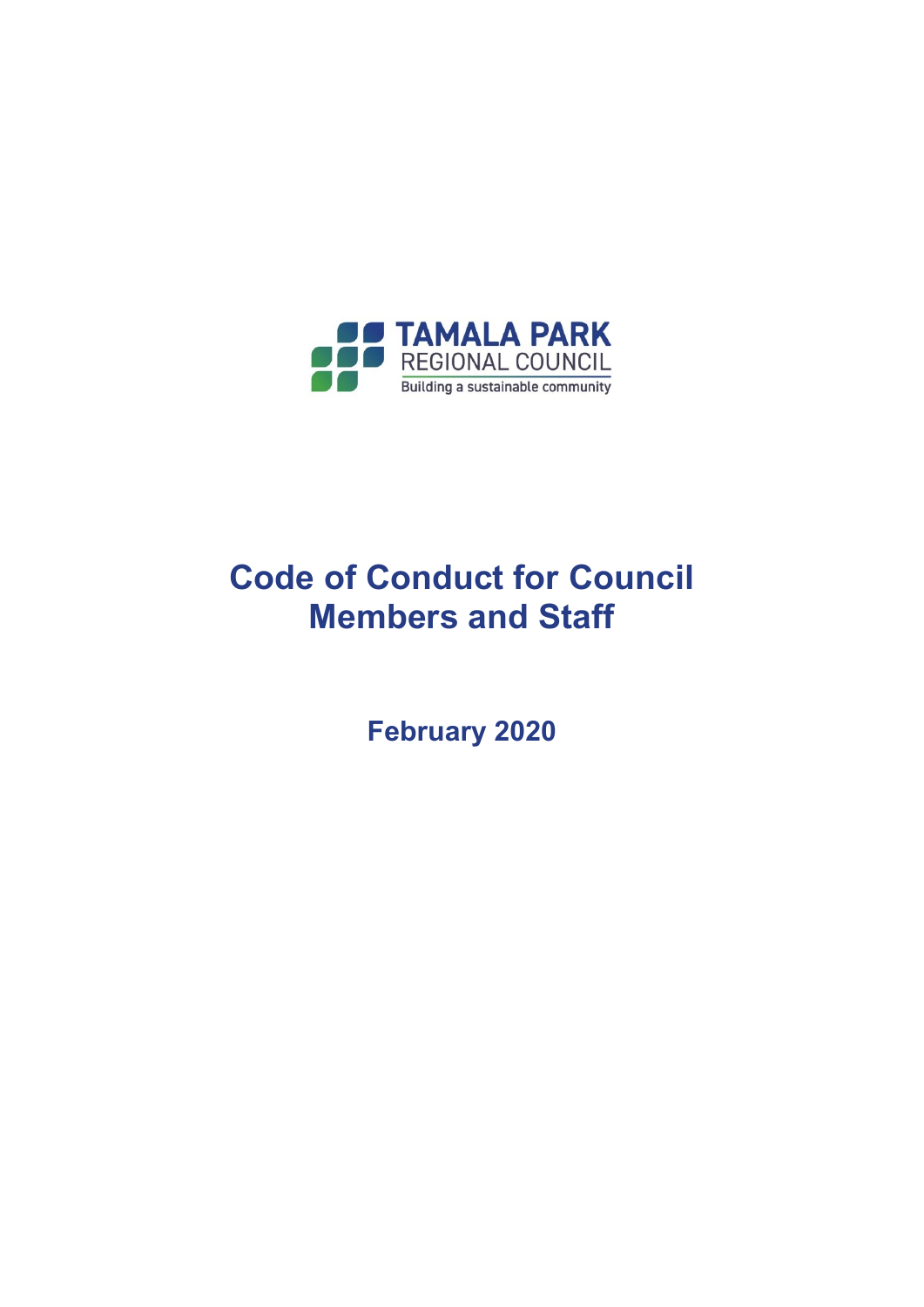# **PREAMBLE**

The Code of Conduct provides Council Members and staff in Local Government with consistent guidelines for an acceptable standard of professional conduct.

The Code addresses in a concise manner the broader issue of ethnical responsibility and encourages greater transparency and accountability.

The Code is complementary to the principles adopted in the *Local Government Act* and Regulations which incorporates four fundamental aims to result in:

- (a) Better decision-making by local governments;
- (b) Greater community participation in the decisions and affairs of local governments;
- (c) Greater accountability of local governments; and
- (d) More efficient and effective local government.

#### LEGISLATIVE OBLIGATIONS

This Code is not a complete statement of the obligations that Council Members and Staff must observe. Legislative obligations, such as those included in the *Local Government Act 1995* and its subsidiary legislation, must be complied with.

#### RULES OF CONDUCT

This Code must be read with the Rules of Conduct which are made under the *Local Government (Rules of Conduct) Regulations 2007* and apply to all elected members in Western Australia.

#### RULES OF CONDUCT PRINCIPLES

The following principles (set out in the *Local Government (Rules of Conduct) Regulations 2007*) should be used to guide Council Members and Staff in their conduct:

- (a) act with reasonable care and diligence;
- (b) act with honesty and integrity;
- (c) act lawfully;
- (d) avoid damage to the reputation of the local government;
- (e) be open and accountable to the public;
- (f) base decisions on relevant and factually correct information;
- (g) treat others with respect and fairness; and
- (h) not be impaired by mind affecting substances.

#### **1. ROLES**

#### **1.1 Role of Council Members**

The primary role of a Council Member is to represent the community, and the effective translation of the community's needs and aspirations into a direction and future for the Local Government will be the focus of the Council Member's public life.

The role of Council Members as set out in clause 6.7 of the Tamala Park Regional Council Establishment Agreement as follows: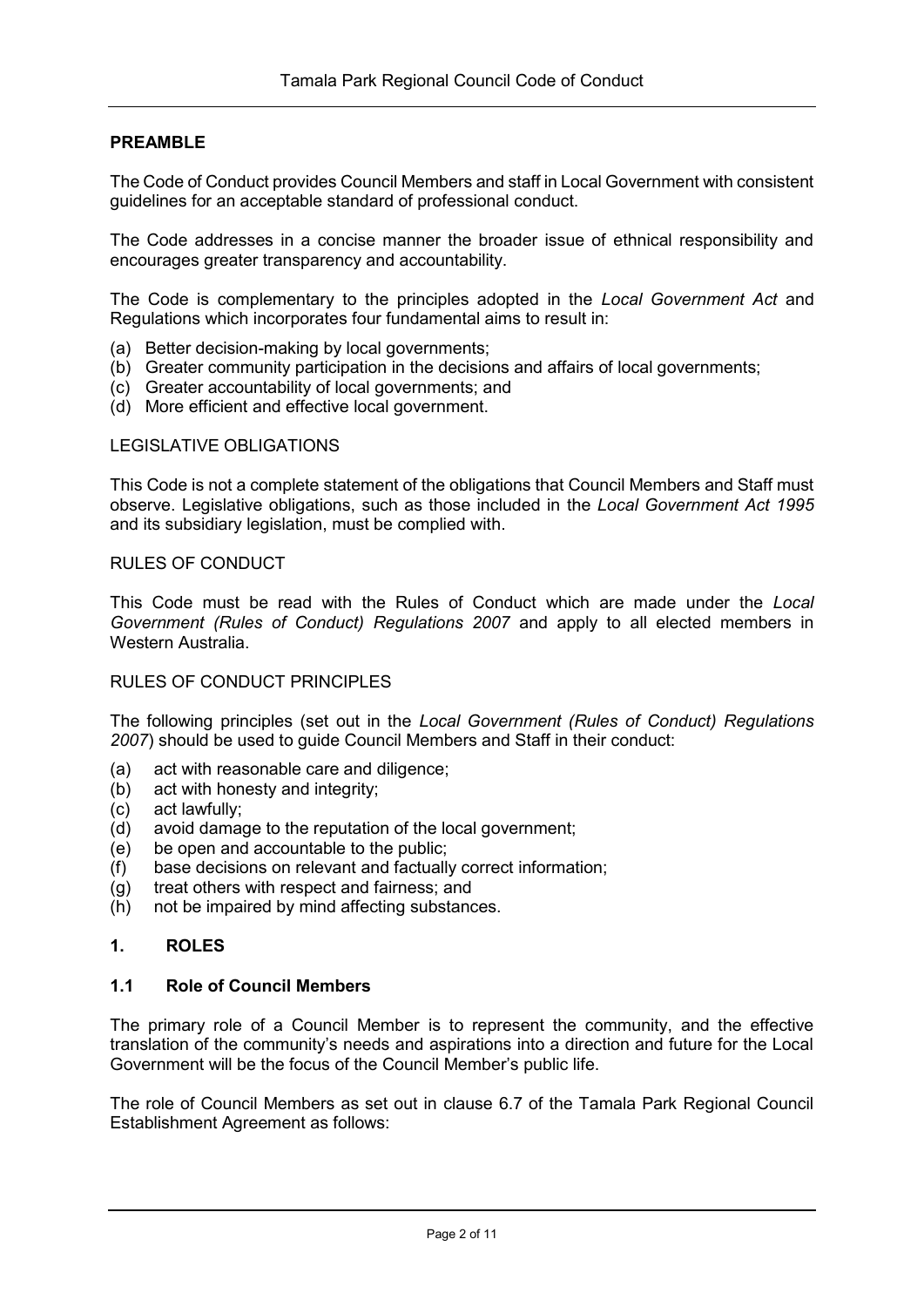*'A member of the Tamala Park Regional Council:*

- *(a) Represents the interests of the ratepayers and residents of the Region* [defined to mean the combined districts of the Participants]*;*
- *(b) Facilitates communication between the community of the Region and the Tamala Park Regional Council ;*
- *(c) Participates in the TPRC's decision making processes at meetings of the Tamala Park Regional Council and its committees; and*
- *(d) Performs such other functions as are given to the Councillor by the Act or any other written law.'*

A Council Member is part of the team in which the community has placed its trust to make decisions on its behalf and the community is therefore entitled to expect high standards of conduct from its elected representatives. In fulfilling the various roles, Council Members' activities will focus on:

- achieving a balance in the diversity of community views to develop an overall strategy for the future of the community;
- achieving sound financial management and accountability in relation to the Local Government's finances;
- ensuring that appropriate mechanisms are in place to deal with the prompt handling of residents' concerns;
- working with other governments and organisations to achieve benefits for the community at both a local and regional level;
- having an awareness of the statutory obligations imposed on Councillors and on Local Governments.

*Note: For the purposes of this document "Community" is defined as the member Councils on behalf of the communities of all member Councils.*

# **1.2 Role of Staff**

The role of staff is determined by the functions of the CEO as set out in S5.41 of the *Local Government Act 1995*:

*"The CEO's functions are to:*

- *(a) advise the council in relation to the functions of a local government under this Act and other written laws;*
- *(b) ensure that advice and information is available to the council so that informed decisions can be made;*
- *(c) cause council decisions to be implemented;*
- *(d) manage the day to day operations of the local government;*
- *(e) liaise with the mayor or president on the local government's affairs and the performance of the local government's functions;*
- *(f) speak on behalf of the local government if the mayor or president agrees;*
- *(g) be responsible for the employment, management, supervision, direction and dismissal of other employees (subject to S 5.37(2) in relation to senior employees);*
- *(h) ensure that records and documents of the local government are properly kept for the purposes of this Act and any other written law; and*
- *(i) perform any other function specified or delegated by the local government or imposed under this Act or any other written law as a function to be performed by the CEO."*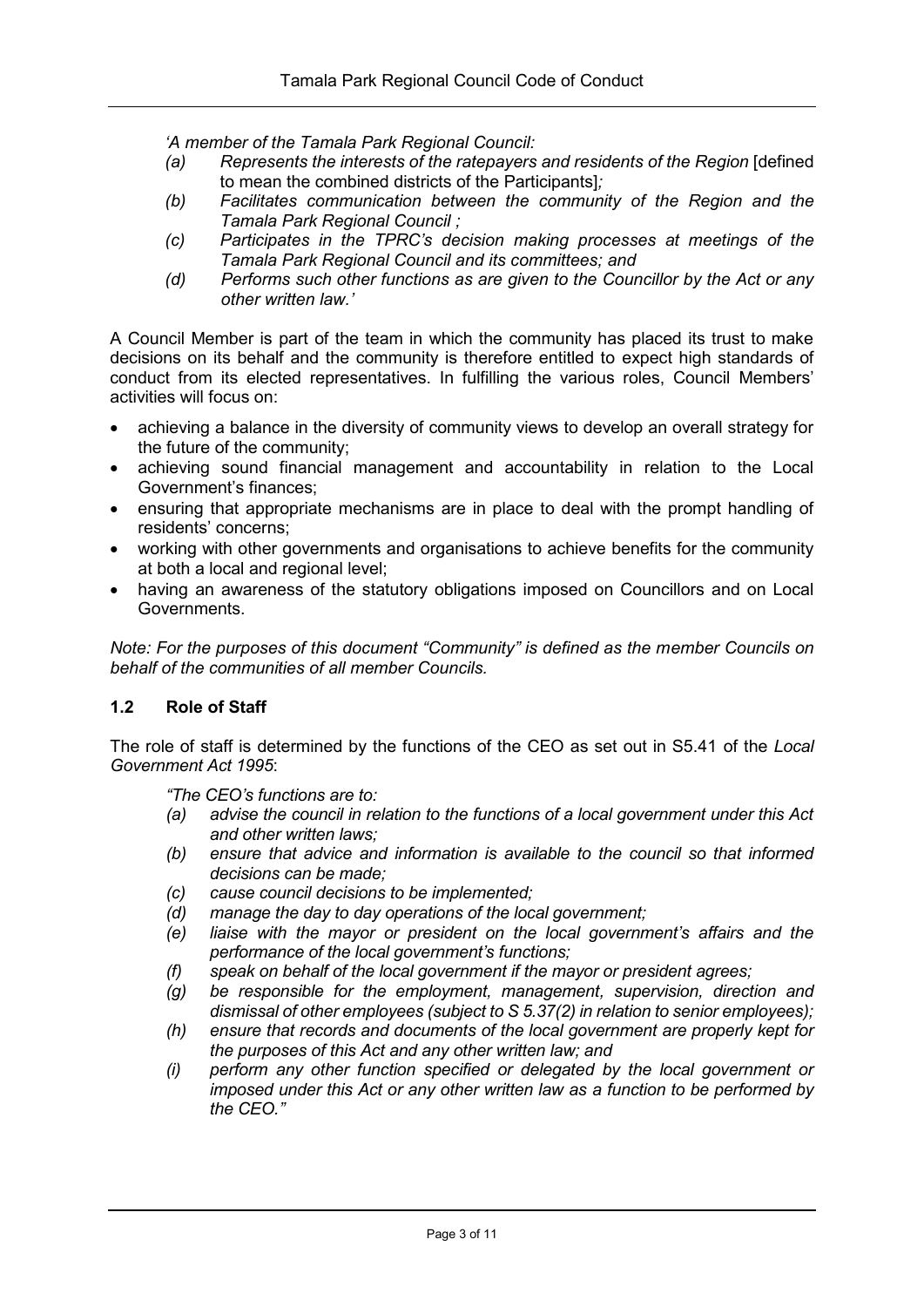# **1.3 Role of Council**

The Role of the Council is in accordance with S 2.7 of the *Local Government Act 1995*:

- *"(1) The council — (a) governs the local government's affairs; and (b) is responsible for the performance of the local government's functions.*
- *(2) Without limiting subsection (1), the council is to — (a) oversee the allocation of the local government's finances and resources; and (b) determine the local government's policies."*

#### **1.4 Relationships Between Council Members and Staff**

An effective Councillor will work as part of the Council team with the Chief Executive Officer and other members of staff. That teamwork will only occur if Council Members and staff have a mutual respect and co-operate with each other to achieve the Council's corporate goals and implement the Council's strategies. To achieve that position, Council Members need to observe their statutory obligations which include, but are not limited to, the following:

- accept that their role is a leadership, not a management or administrative one;
- acknowledge that they have no capacity to individually direct members of staff to carry out particular functions;
- refrain from publicly criticising staff in a way that casts aspersions on their professional competence and credibility.

### **CONFLICT AND DISCLOSURE OF INTEREST**

#### **Conflict of Interest**

- (a) Council Members and staff will ensure that there is no actual (or perceived) conflict of interest between their personal interests and the impartial fulfilment of their professional duties.
- (b) Staff will not engage in private work with or for any person or body with an interest in a proposed or current contract with the Local Government, without first making disclosure to the Chief Executive Officer. In this respect, it does not matter whether advantage is in fact obtained, as any appearance that private dealings could conflict with performance of duties must be scrupulously avoided.
- (c) Council Members and staff will lodge written notice with the Chief Executive Officer describing an intention to undertake a dealing in land within the municipality or which may otherwise be in conflict with the Council's functions (other than purchasing the principal place of residence).
- (d) Council Members and staff who exercise a recruitment or other discretionary function will make disclosure before dealing with relatives or close friends and will disqualify themselves from dealing with those persons.
- (e) Staff will refrain from partisan political activities which could cast doubt on their neutrality and impartiality in acting in their professional capacity. An individual's rights to maintain their own political convictions are not impinged upon by this clause. It is recognised that such convictions cannot be a basis for discrimination and this is supported by antidiscriminatory legislation.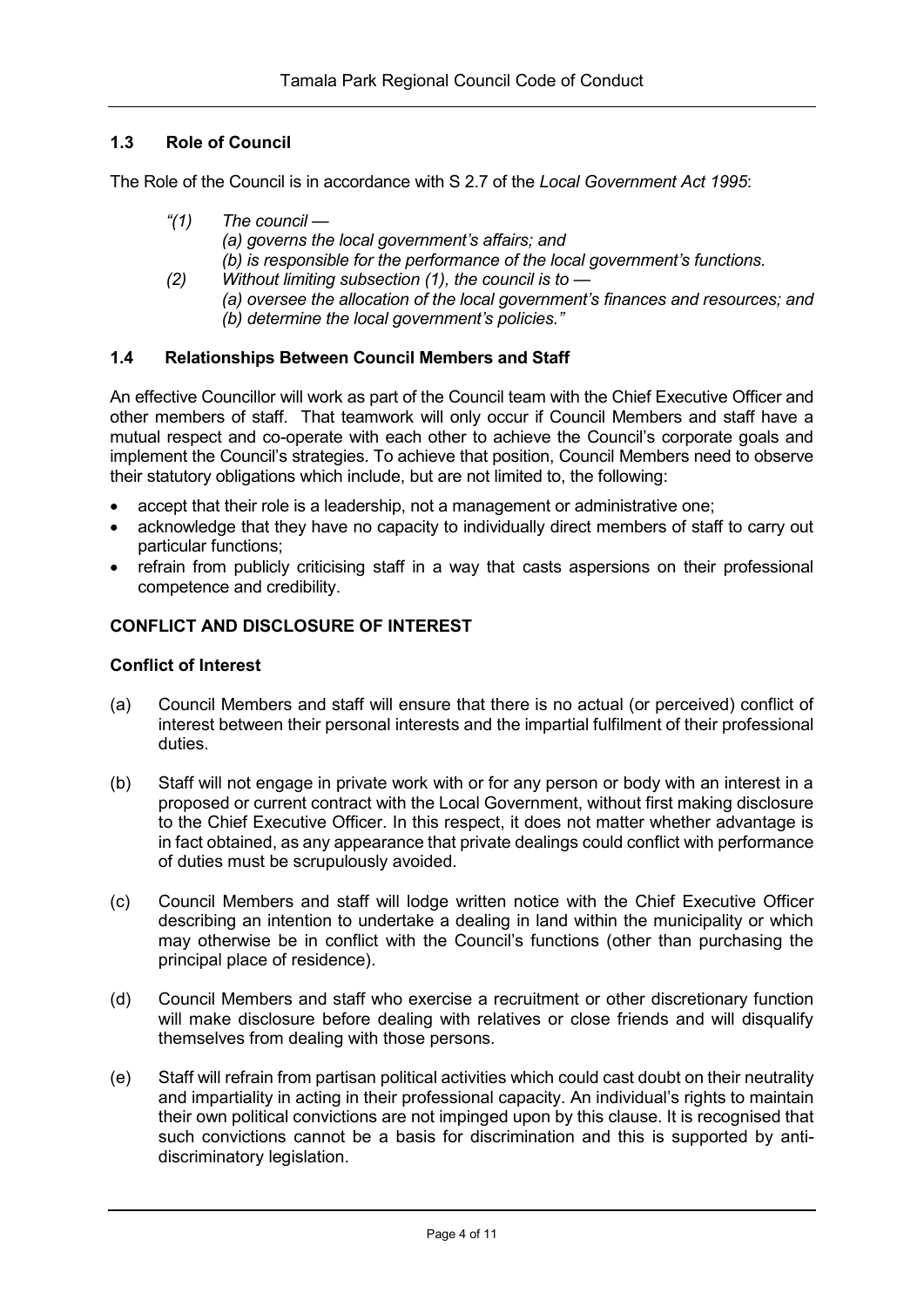# **2. FINANCIAL INTEREST**

Council Members and staff will adopt the principles of disclosure of financial interest as contained within the *Local Government Act 1995*.

#### **Disclosure of Interest**

*Definition :*

*In this clause, and in accordance with Regulation 34C of the Local Government (Administration) Regulations 1996 - "interest" means an interest that could, or could reasonably be perceived to, adversely affect the impartiality of the person having the interest and includes an interest arising from kinship, friendship or membership of an association.* 

- (a) A person who has an interest in any matter to be discussed at a council or committee meeting attended by the person is required to disclose the nature of the interest -
	- $(i)$  in a written notice given to the CEO before the meeting; or
	- (ii) at the meeting immediately before the matter is discussed.
- (b) A person who has given, or will give, advice in respect of any matter to be discussed at a council or committee meeting not attended by the person is required to disclose the nature of any interest the person has in the matter -
	- (i) in a written notice given to the CEO before the meeting; or
	- (ii) at the time the advice is given.
- (c) A requirement described under items (a) and (b) exclude an interest referred to in S 5.60 of the *Local Government Act 1995*.
- (d) A person is excused from a requirement made under items (a) or (b) to disclose the nature of an interest if -
	- (i) the person's failure to disclose occurs because the person did not know he or she had an interest in the matter; or
	- (ii) the person's failure to disclose occurs because the person did not know the matter in which he or she had an interest would be discussed at the meeting and the person discloses the nature of the interest as soon as possible after becoming aware of the discussion of a matter of that kind.
- (e) If a person makes a disclosure in a written notice given to the CEO before a meeting to comply with requirements of items (a) or (b), then -
	- (i) before the meeting the CEO is to cause the notice to be given to the person who is to preside at the meeting; and
	- (ii) immediately before a matter to which the disclosure relates is discussed at the meeting the person presiding is to bring the notice and its contents to the attention of the persons present.
- (f) If
	- (i) to comply with a requirement made under item (a), the nature of a person's interest in a matter is disclosed at a meeting; or
	- (ii) a disclosure is made as described in item  $(d)(ii)$  at a meeting; or
	- (iii) to comply with a requirement made under item (e)(ii), a notice disclosing the nature of a person's interest in a matter is brought to the attention of the persons present at a meeting.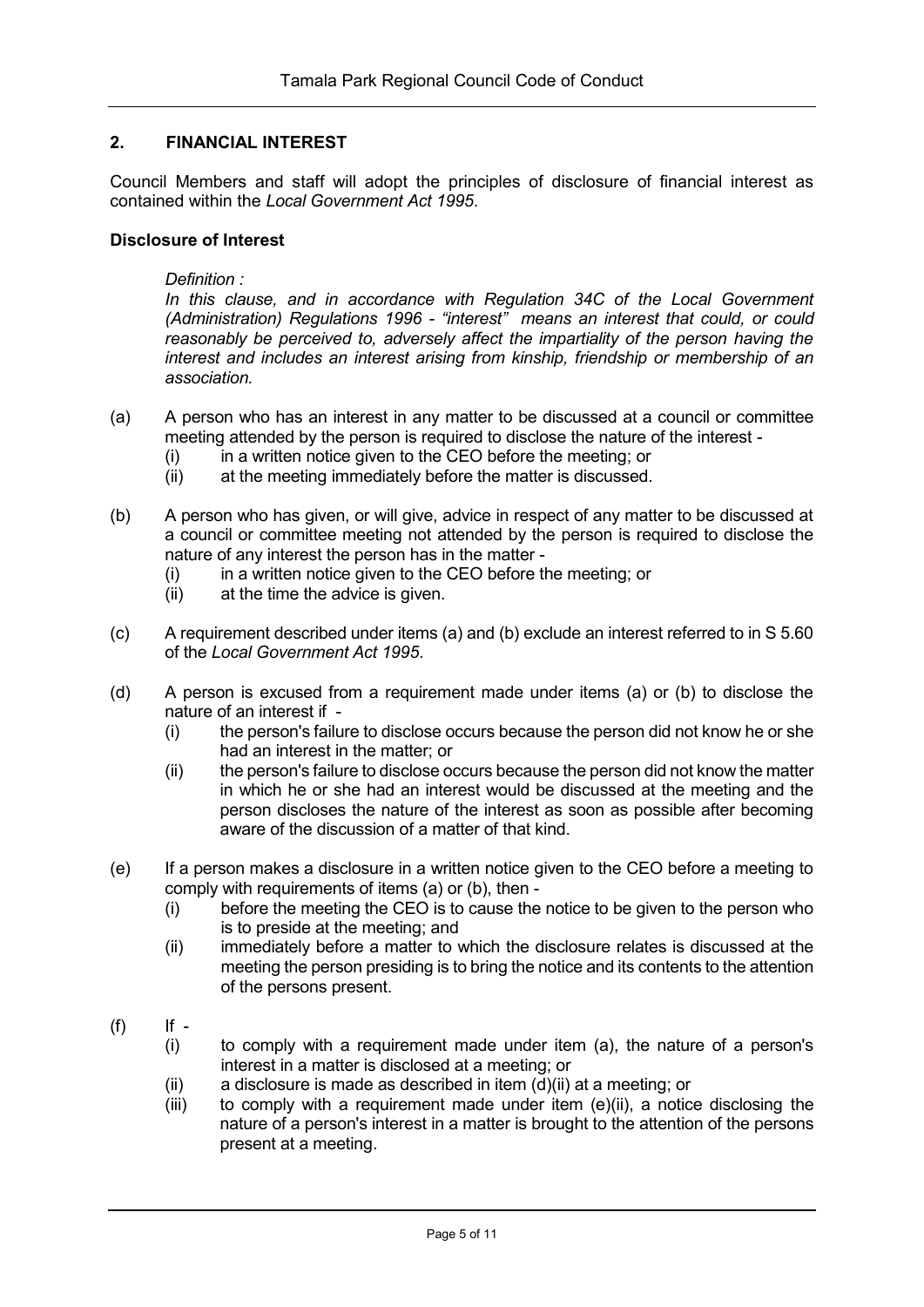The nature of the interest is to be recorded in the minutes of the meeting.

# **3. PERSONAL BENEFIT**

## **3.1 Use of Confidential Information**

Council Members and staff will not use confidential information to gain improper advantage for themselves or for any other person or body, in ways which are inconsistent with their obligation to act impartially and in good faith, or to improperly cause harm or detriment to any person or organisation.

#### **3.2 Intellectual Property**

The title to Intellectual Property in all duties relating to contracts of employment will be assigned to the Local Government upon its creation unless otherwise agreed by separate contract.

#### **3.3 Improper or Undue Influence**

Council Members and staff will not take advantage of their position to improperly influence other members or staff in the performance of their duties or functions, in order to gain undue or improper (direct or indirect) advantage or gain for themselves or for any other person or body.

#### **3.4 Gifts**

*Definition :*

*In this clause, and in accordance with Regulation 34B of the Local Government (Administration) Regulations 1996 -*

*"activity involving a local government discretion" means an activity -*

*(a) that cannot be undertaken without an authorisation from the local government; or (b) by way of a commercial dealing with the local government;* 

*"gift" has the meaning given to that term in S 5.82(4) except that it does not include - (a) a gift from a relative as defined in S 5.74(1); or* 

*(b) a gift that must be disclosed under Regulation 30B of the Local Government (Elections) Regulations 1997; or* 

*(c) a gift from a statutory authority, government instrumentality or non-profit association for professional training;* 

*"notifiable gift", in relation to a person who is a Council Member or employee, means - (a) a gift worth between \$50 and \$300; or* 

*(b) a gift that is one of 2 or more gifts given to the Council Member or employee by the same person within a period of 6 months that are in total worth between \$50 and \$300; "prohibited gift", in relation to a person who is a Council Member or employee, means - (a) a gift worth \$300 or more; or* 

*(b) a gift that is one of 2 or more gifts given to the Council Member or employee by the same person within a period of 6 months that are in total worth \$300 or more.* 

- (a) A person who is a Council Member or employee is to refrain from accepting a prohibited gift from a person who -
	- (i) is undertaking or seeking to undertake an activity involving a local government discretion; or
	- (ii) it is reasonable to believe is intending to undertake an activity involving a local government discretion.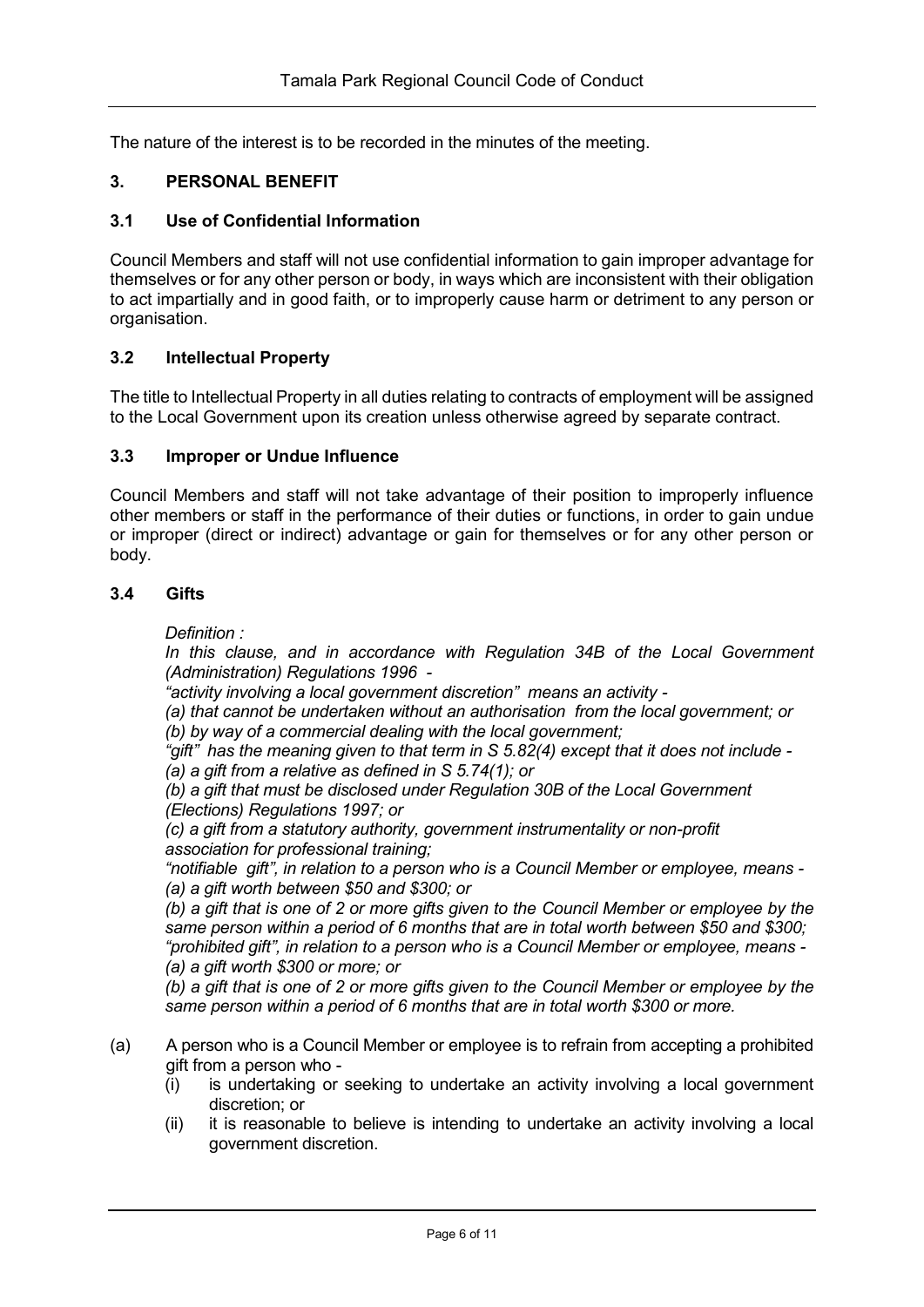- (b) A person who is a Council Member or employee and who accepts a notifiable gift from a person who -
	- (i) is undertaking or seeking to undertake an activity involving a local government discretion; or
	- (ii) it is reasonable to believe is intending to undertake an activity involving a local government discretion,
	- (iii) notify the CEO, in accordance with item (c) and within 10 days of accepting the gift, of the acceptance.
- (c) The notification of the acceptance of a notifiable gift must be in writing and include
	- (i) the name of the person who gave the gift; and
	- (ii) the date on which the gift was accepted; and
	- (iii) a description, and the estimated value, of the gift; and
	- (iv) the nature of the relationship between the person who is a Council Member or employee and the person who gave the gift; and
	- (v) if the gift is a notifiable gift under paragraph (b) of the definition of "notifiable gift" (whether or not it is also a notifiable gift under paragraph (a) of that definition) –
		- (1) a description; and
		- (2) the estimated value; and
		- (3) the date of acceptance,
		- of each other gift accepted within the 6 month period.
- (d) The CEO is to maintain a Register of Notifiable Gifts and record in it details of notifications given to comply with a requirement made under item (c). The Register of Notifiable Gifts is to be public and maintained on the TPRC website.
- (e) This clause does not apply to gifts received from a relative (as defined in S 5.74(1) of the *Local Government Act 1995*) or an electoral gift (to which other disclosure provisions apply).
- (f) This clause does not prevent the acceptance of a gift on behalf of the local government in the course of performing professional or ceremonial duties in circumstances where the gift is presented in whole to the CEO, entered into the Register of Notifiable Gifts and used or retained exclusively for the benefit of the local government.

# **4. CONDUCT OF COUNCIL MEMBERS AND STAFF**

# **4.1 Personal Behaviour**

- (a) Council Members and staff will:
	- (i) act, and be seen to act, properly and in accordance with the requirements of the law and the terms of this Code;
	- (ii) perform their duties impartially and in the best interests of the Tamala Park Regional Council uninfluenced by fear or favour;
	- (iii) act in good faith (i.e. honestly, for the proper purpose, and without exceeding their powers) in the interests of the Tamala Park Regional Council;
	- (iv) make no allegations which are improper or derogatory (unless true and in public interest) and refrain from any form of conduct, in the performance of their official or professional duties, which may cause any reasonable person unwarranted offence or embarrassment;
	- (v) always act in accordance with their obligation of fidelity to the Tamala Park Regional Council;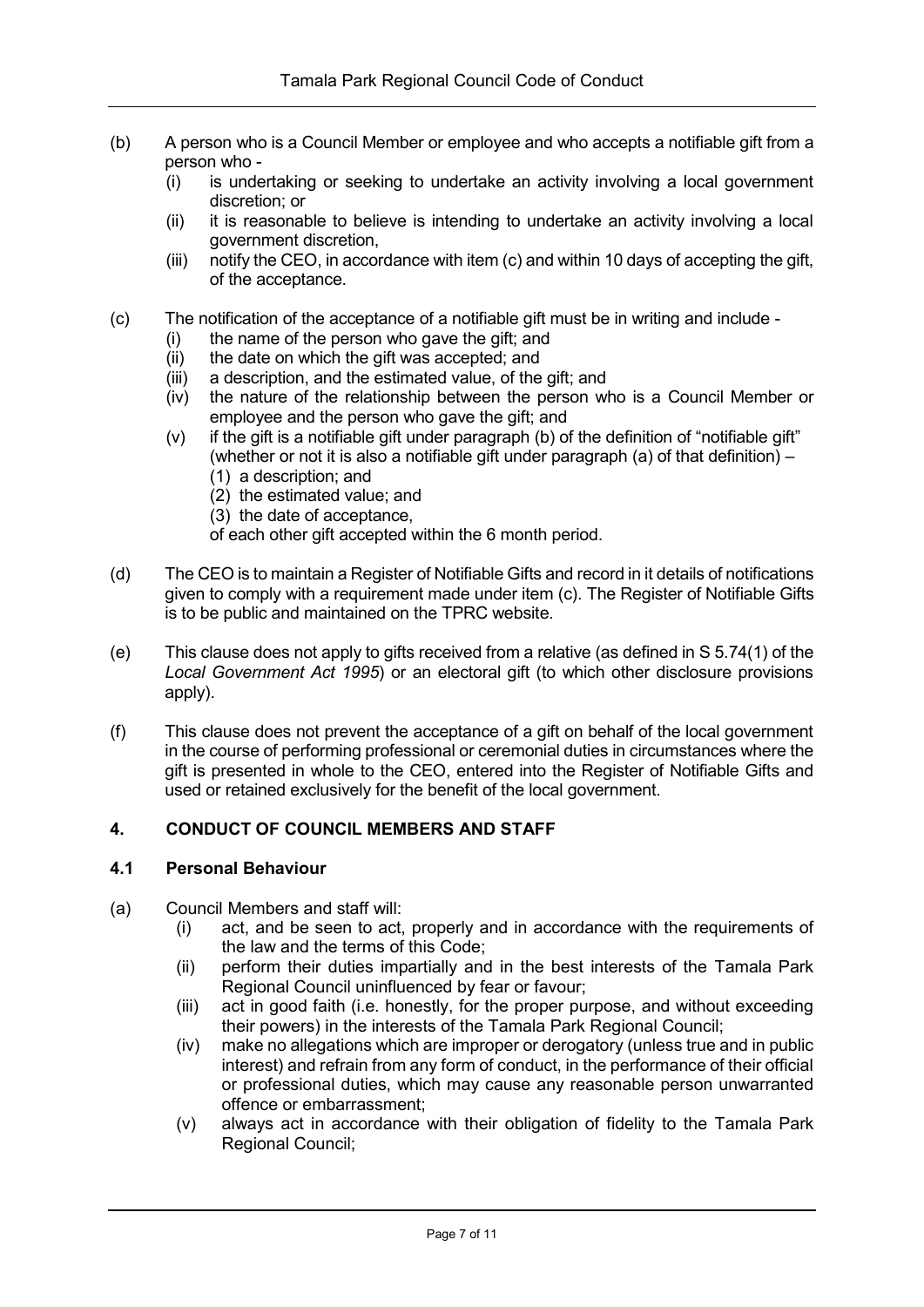- (vi) act at all times when representing the Tamala Park Regional Council in a manner that will not adversely reflect on the Tamala Park Regional Council or bring the Tamala Park Regional Council into disrepute; and
- (vii) not denigrate or cast aspersions on an employee's or Tamala Park Regional Council Member's commitment, contribution or competence.
- (b) Council Members will represent and promote the interests of the Tamala Park Regional Council, while recognising their special duty to their own constituents.

# **4.2 Honesty and Integrity**

Council Members and staff will:

- (a) Observe the highest standards of honesty and integrity, and avoid conduct which might suggest any departure from these standards:
- (b) Bring to the notice of the Chair any dishonesty or possible dishonesty on the part of any other member, and in the case of an employee to the Chief Executive Officer.
- (c) Be frank and honest in their official dealing with each other.

#### **4.3 Performance of Duties**

- (a) While on duty, staff will give their whole time and attention to the Local Government's business and ensure that their work is carried out efficiently, economically and effectively, and that their standard of work reflects favourably both on them and on the Local Government.
- (b) Council Members will at all times exercise reasonable care and diligence in the performance of their duties, being consistent in their decision making but treating all matters on individual merits. Council Members will be as informed as possible about the functions of the Council, and treat all members of the community honestly and fairly.

# **4.4 Compliance with Lawful Orders**

- (a) Council Members and staff will comply with any lawful order given by any person having authority to make or give such an order, with any doubts as to the propriety of any such order being taken up with the superior of the person who gave the order and, if resolution cannot be achieved, with the Chief Executive Officer.
- (b) Council Members and staff will give effect to the lawful policies of the Local Government, whether or not they agree with or approve of them.

#### **4.5 Administrative and Management Practices**

Council Members and staff will ensure compliance with proper and reasonable administrative practices and conduct, and professional and responsible management practices.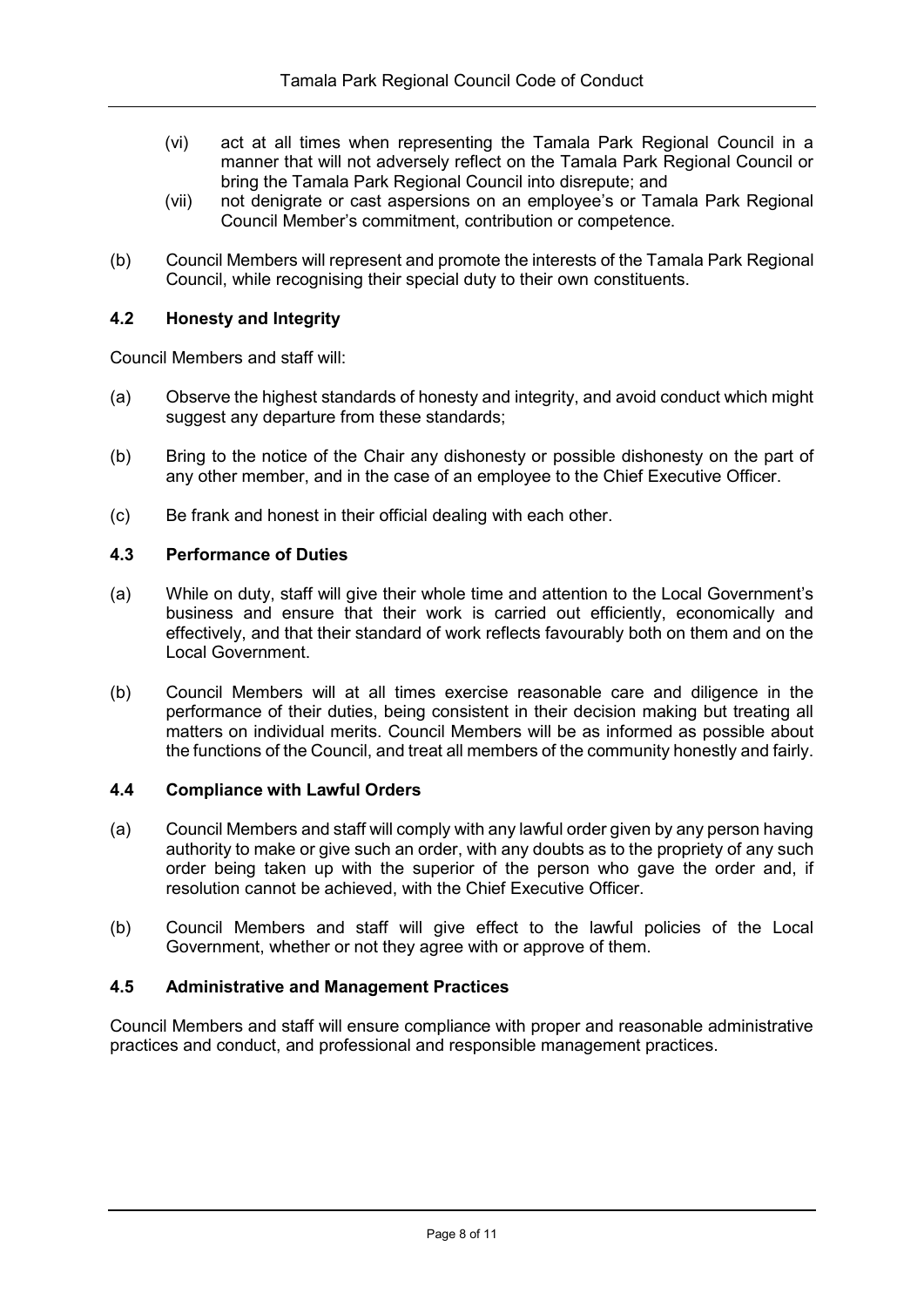# **4.6 Corporate Obligations**

#### (a) Standard of Dress

Council Members and staff are expected to comply with neat and responsible dress standard at all times. Council Members will dress in a manner appropriate to their position, in particular, when attending meetings or representing the Tamala Park Regional Council in an official capacity. Management reserves the right to adopt policies relating to corporate dress and to raise the issue of dress with individual staff.

- (b) Communication and Public Relations
	- (i) All aspects of communication by staff (including verbal, written or personal), involving Local Government's activities should reflect the status and objectives of that Local Government. Communications should be accurate, polite and professional.
	- (ii) As a representative of the community Council Members need to be not only responsive to community views, but to adequately communicate the attitudes and decisions of the Council. In doing so Council Members should acknowledge that:
		- as a member of the Council there is a respect for the decision making processes of the Council which are based on a decision of the majority of the Council;
		- information of a confidential nature ought not be communicated until it is no longer treated as confidential;
		- information relating to decisions of the Council on approvals, permits and so on ought only be communicated in an official capacity by a designated officer of the Council;
		- information concerning adopted policies, procedures and decisions of the Council is conveyed accurately.
	- (iii) Committee Members accept and acknowledge it is their responsibility to observe any direction the Local Government may adopt in terms of advancing and promoting the objectives of the Committee to which they have been appointed.

# **4.7 Appointments to Committees**

As part of their representative role Council Members are often asked to represent the Council on external organisations. It is important that Council Members:

- Clearly understand the basis of their appointment; and
- Provide regular reports on the activities of the organisation.

# **5. DEALING WITH COUNCIL PROPERTY**

#### **5.1 Use of Local Government Resources**

Council Members and staff will:

- (a) Be scrupulously honest in their use of the Local Government's resources and shall not misuse them or permit their misuse (or the appearance of misuse) by any other person or body;
- (b) Use the Local Government resources entrusted to them effectively and economically in the course of their duties; and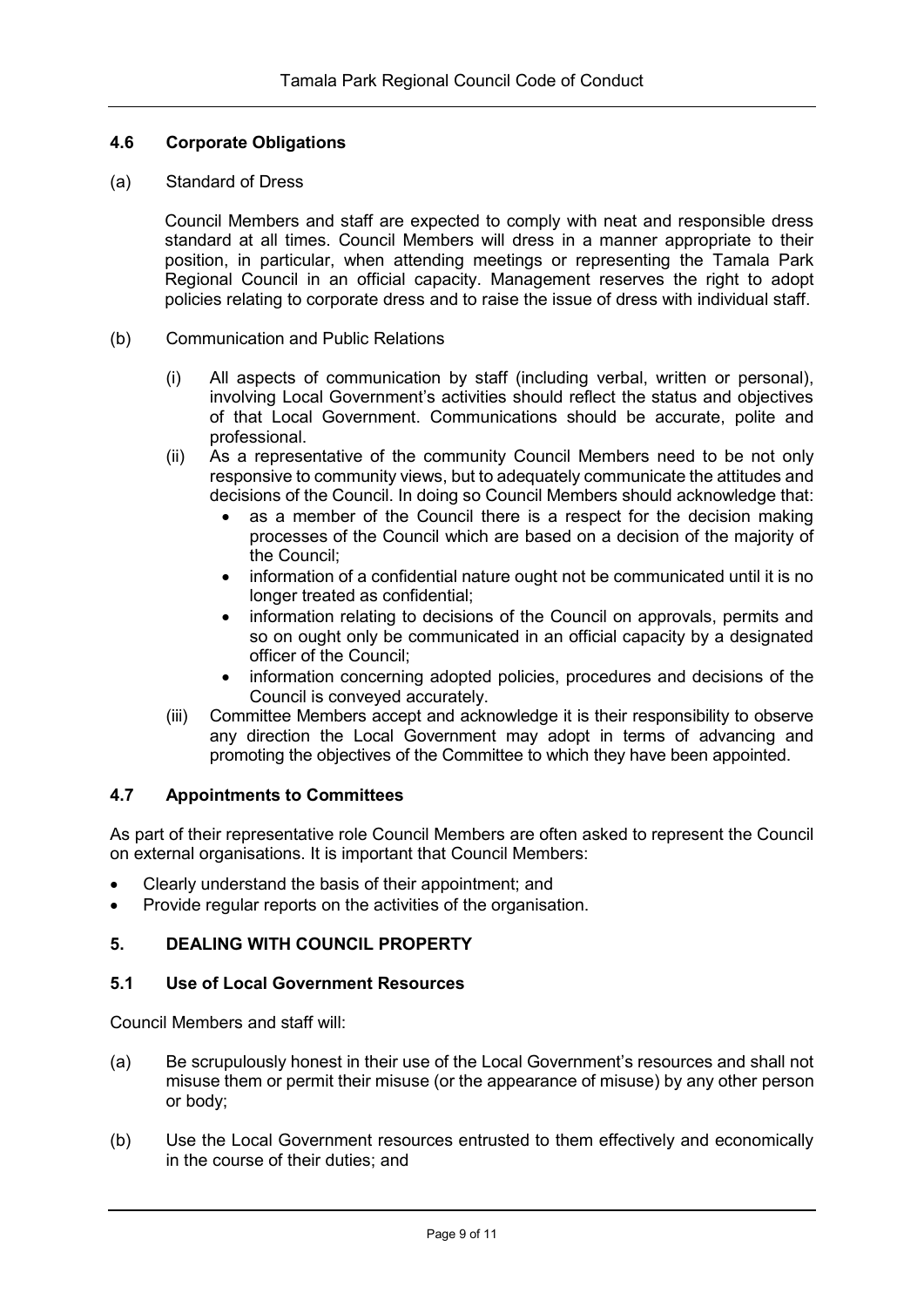(c) Not use the Local Government's resources (including the services of Council staff) for private purposes (other than when supplied as part of a contract of employment), unless properly authorised to do so, and appropriate payments are made (as determined by the Chief Executive Officer).

# **5.2 Travelling and Sustenance Expenses**

Council Members and staff will only claim or accept travelling and sustenance expenses arising out of travel related matters which have a direct bearing on the services, policies or business of the Local Government in accordance with Local Government policy and the provisions of the *Local Government Act*.

# **5.3 Access to Information**

- (a) Staff will ensure that Council Members are given access to all information necessary for them to properly perform their functions and comply with their responsibilities.
- (b) Council Members will ensure that information provided will be used properly and to assist in the process of making reasonable and informed decisions on matters before the Council.